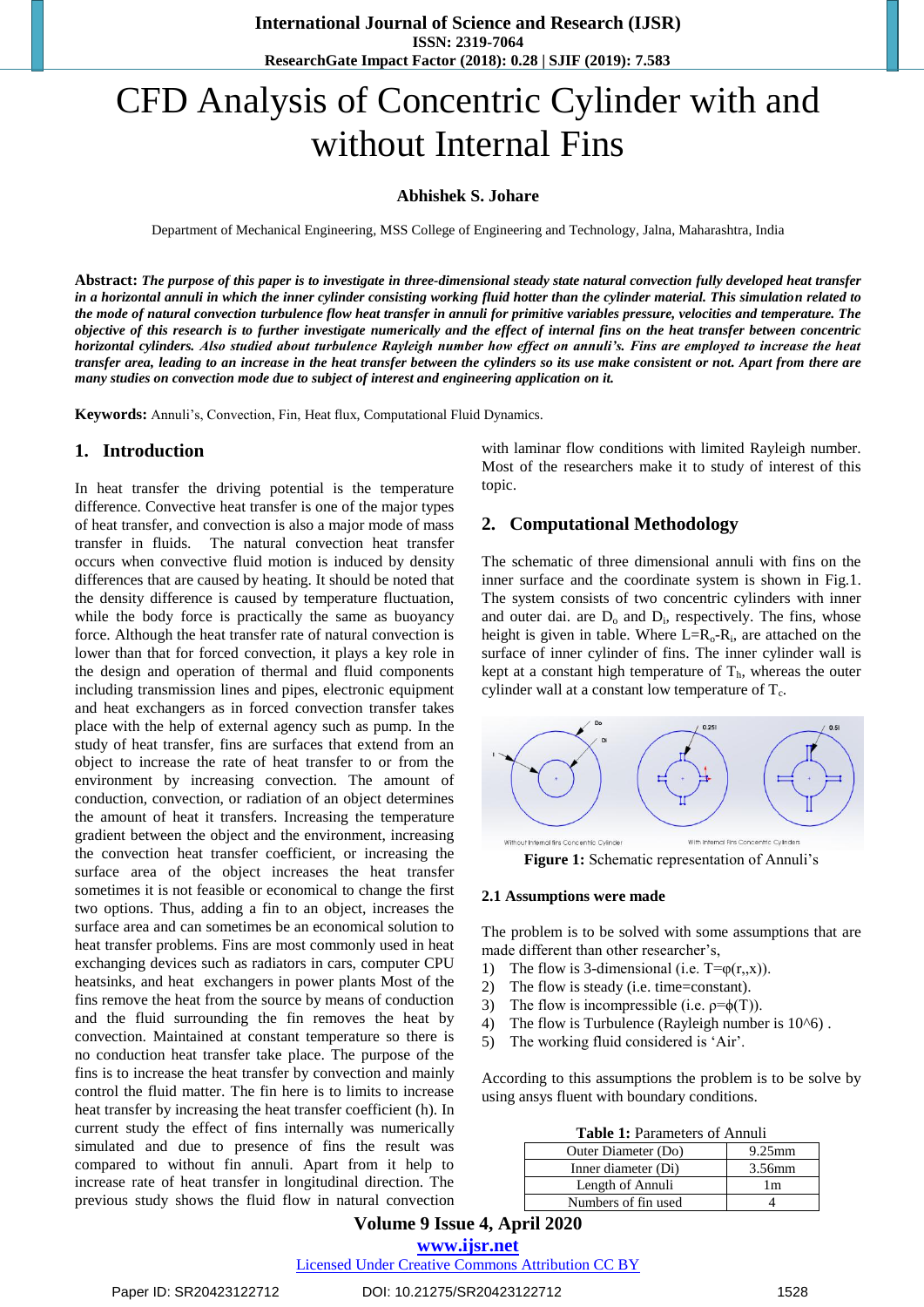#### **International Journal of Science and Research (IJSR) ISSN: 2319-7064 ResearchGate Impact Factor (2018): 0.28 | SJIF (2019): 7.583**

| Length of fin $(L)$                | 1 <sub>m</sub>    |  |
|------------------------------------|-------------------|--|
| Thickness of fin (b)               | 0.4 <sub>mm</sub> |  |
| Inerwall temperature (Th)          | 373k              |  |
| Outerwall temperature (Tc)         | 323k              |  |
| Gap width (l=DO-Di)                | 5.69mm            |  |
| With fin having lengh L=25%l       | $1.42$ mm         |  |
| With fin having length $L = 50\%1$ | 2.845mm           |  |

#### **2.2 Governing Equations**

The most important thing to solve the problem in numerical way is to the governing equations related to the problem. The geometry is to be studied in 3 dimensional way on which boundary conditions are imposed on it and its constrains also. As we know due to temperature difference the convections can happen and there are some dimensional quantity such as Prandtl number (Pr), Grashof number (Gr), Nusselt number (Nu) and Rayleigh number (Ra). This terms can be specified as,

$$
P_r = v/\alpha
$$
  
\n
$$
D_h = 4A/p....(Hydraulic Diameter)
$$
  
\n
$$
Gr = \frac{g\beta\Delta T Dh^2}{v^2}
$$
  
\n
$$
Ra = \frac{g\beta\Delta T Dh^2}{v\alpha}
$$
  
\n
$$
Nu = \frac{hD_h}{K_f}
$$

Continuity equations:

 $\partial u/\partial r + \partial v/\partial x + \partial w/\partial \theta = 0.$ 

Momentum equations: U  $(\partial T/\partial r) + V (\partial T/\partial x) + W (\partial T/\partial Y) = (\kappa/\rho Cp) + [Tr + Tx]$  $+T_{Y}$ ] Navier stokes equation:  $p[u(\partial u/\partial r) + v (\partial u/\partial x) + w(\partial u/\partial Y)] = -(\partial p/\partial r) + u (Ur + Ux)$ 

 $+U_Y$ ) …….. Navier Stokes in r directions.

 $\rho[u(\partial v/\partial r) + v (\partial v/\partial x) + w(\partial u/\partial Y)] = -(\partial p/\partial x) + u (Vr + Vx)$  $+V_{\rm Y}$ ) ………Navier Stokes in x direction.

 $p[u(\partial w/\partial r) + v (\partial w/\partial x) + w(\partial w/\partial Y)] = -(\partial p/\partial Y) + u (Wr +$  $Wx + W<sub>Y</sub>$  ) ………Navier Stokes in Y direction.

### **2.3 Grid Study**

As the accuracy of your result is totally depends on how you studied your grid sizing and it is most important step to measures the result.



**Figure 2:** Grid study

| Table No. 2: Grid Sizing |        |       |        |  |
|--------------------------|--------|-------|--------|--|
| Coarse                   | Medium | Fine  | Refine |  |
| 1753                     | 17045  | 90249 | 275852 |  |

**3. Result and Discussion**

The Numerical experiment were conducted for turbulence natural convection in horizontal annuli the result is obtained shown on different fig at the use of Rayleigh number  $10<sup>6</sup>$ .



**Figure 3:** Without fin cylinder



**Figure 4:** When fin length 25 percent to L



**Figure 5:** When fin length 50 percent to L



#### **4. Conclusion**

The results for the case with internal fins are compared with those without internal fins, to see the effects of the presence of fins. The simulations were conducted at Rayleigh numbers of 10^6. The results suggested that an increase in fins length led to greater convection heat transfer rate. It was also observed that the fins are used to increase rate of heat

## **Volume 9 Issue 4, April 2020**

**www.ijsr.net**

Licensed Under Creative Commons Attribution CC BY